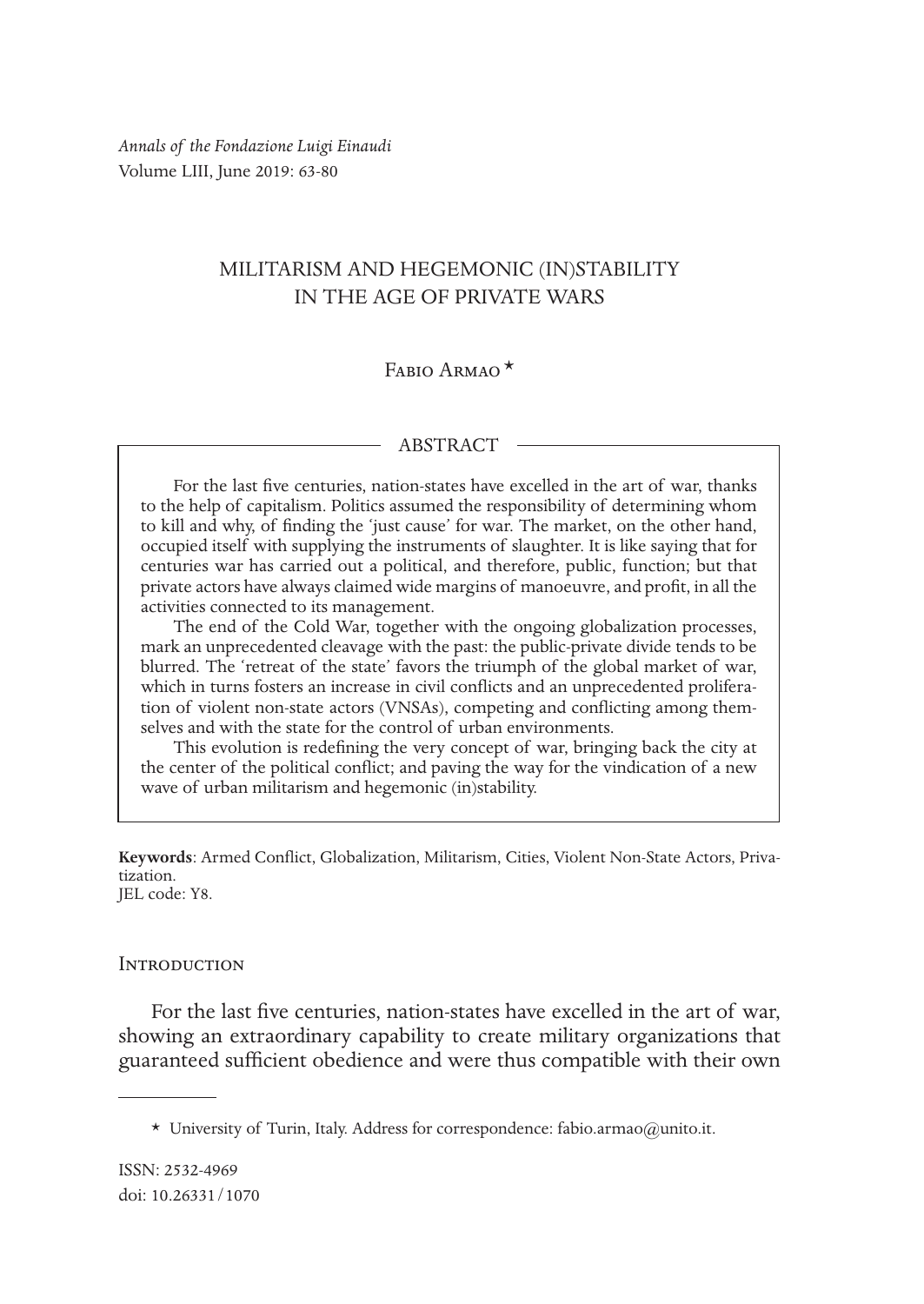foundations of legitimacy. It is not a coincidence that absolute monarchs, whose power derived from God or tradition, demonstrated a marked predilection for mercenary troops and, when finances and the consolidation of the bureaucracies made it possible, for armies composed of professional soldiers. In the same way, only a revolutionary regime such as that of 1792 in France could have conceived of the idea of the *nation armée* and resort to mass conscription without fearing for its own survival as a political entity. This historical cycle reached its apex during the total wars of the early twentieth century, which saw the citizens of belligerent states involved first as soldiers and then in their capacity as civilians as well, as the targets of 'terror bombings' in the cities. After that, the USA and the USSR in particular engaged in the development of the largest arsenal in human history, accumulating thermonuclear arms whose use was limited (thankfully for all involved) to strategy simulations or war games. The two superpowers certainly did not remain inactive, but rather utilized their immense conventional military resources in wars against third parties, or to feed proxy wars entrusted to their allies on the periphery of the international system.

Over this same centuries, none of this would have been possible if the nation-state had not been able to count on the help of capitalism. The evolution of military apparatus in the political sphere requires a similar capacity for innovation in the economic sphere: from the production and sale of weapons, to the collection and allocation of capital. Even with regard to war, the historical vicissitudes of the state and capitalism appear in reality to be inseparable. It is enough to reflect on the age of the first great transoceanic enterprises, when long distance trade in precious metals developed in order to satisfy the growing needs of powers such as Spain; or the later colonial adventures of England, France, and the Netherlands, when it seemed instead that it was the governments placing themselves at the service of private interests.

Politics assumes the responsibility of determining who will be killed and why, of finding the 'just cause' for war – from the civilizing mission of colonialism to the global war on terrorism. The market, on the other hand, occupies itself with supplying the instruments of slaughter. It is like saying that for centuries war has carried out a political, and therefore, public, function; but that private actors have always claimed wide margins of manoeuvre, and profit, in all the activities connected to its management.

### 1. The Enduring Clausewitz

The year 1989 marks an unprecedented cleavage with the past. First of all, from the point of view of the international system, which has strug-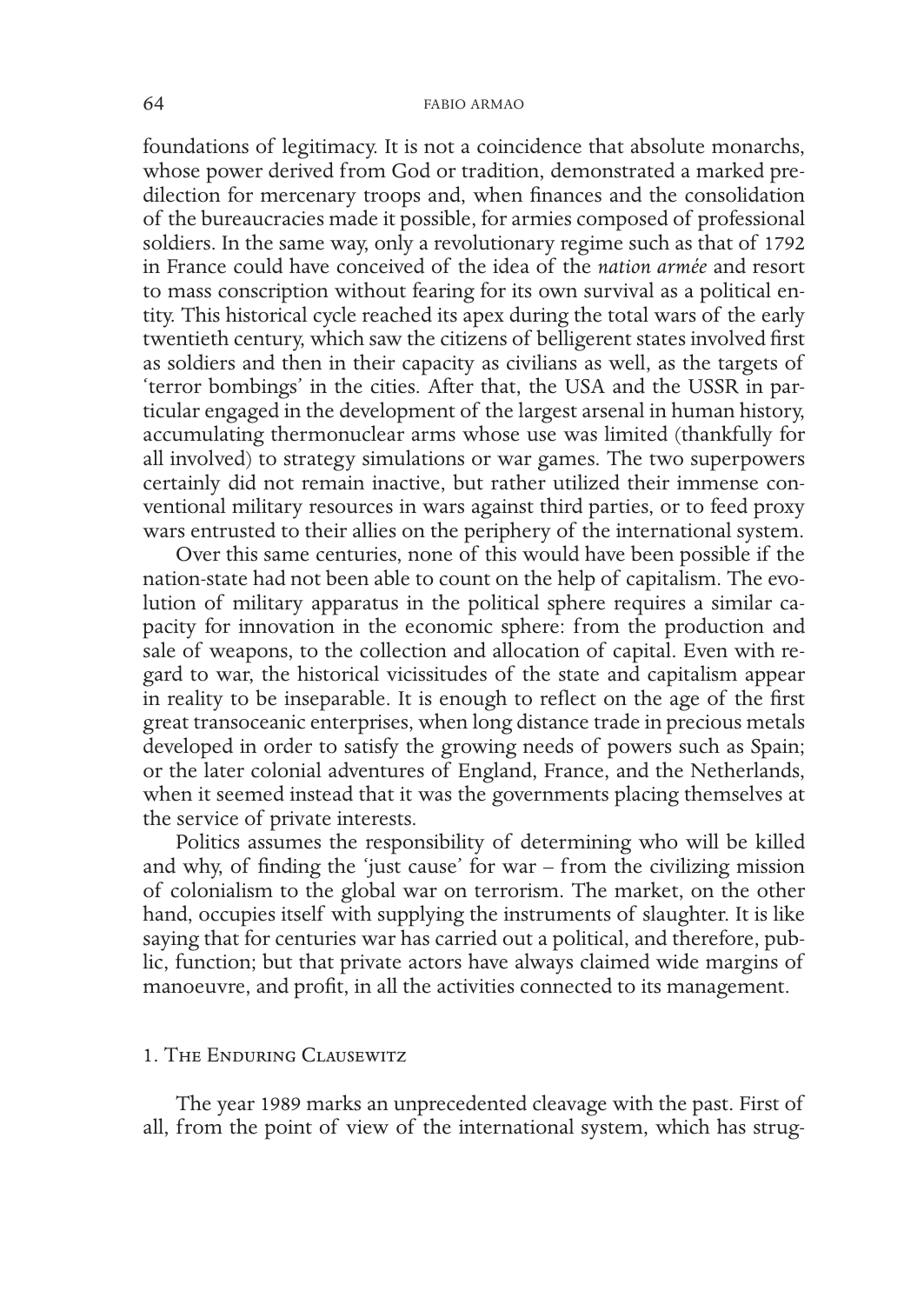gled since then to establish new rules of conduct and clear hierarchies. The fall of the Soviet Union deprives the American administration of an enemy which, on an international level, had actually revealed itself to be an excellent governing partner. The two superpowers had succeeded, in fact, in constructing a vast network of patron-client relationships that allowed developing countries in particular to play their changing positions between the two blocks like a card for procuring ever greater resources. The immediate dismantling of that network compromises the US capacity for leadership, and its pretense to continue to exercise authority over the entire planet. At least until the appearance of a new enemy gives new life to the strategy of alliance.

However, 1989 marks an even more significant cleavage in the relationship between politics and the market. The previously mentioned anomaly of the Cold War – the fact that confrontation cannot go beyond the threshold of the rhetoric of deterrence without risking the extermination of the human race – shifts the competition from the military plane to the technological and industrial planes. And therefore the primary beneficiary is an economic system rather than a political system. 1989 owes far more to the competitive nature of American capitalism – author of the failure of the planned economy of the Soviet state – than to the penetration of democratic values. This is further demonstrated by the fact that, while capitalism has not encountered obstacles to its own expansion since then, in many countries (and not only in those of the former Soviet block) democracy is a conquest more in form than in substance. Actually, capitalism has established itself often to the detriment of democracy, imposing extremely elevated social costs to a growing multitude of men and women.

In other words, the fall of the Berlin Wall liberated the forces of capitalism from the geopolitical restraints that characterized the Cold War era. As if the bulwarks had suddenly given way, the free market flooded into eastern Europe, Russia, even China, washing away previously existing institutions or, at the least, subjecting them to its own uses. In the course of just a few years, the expansion of the free market accomplished a feat that overshadows, for the rapidity with which it was realized and for the vast number of countries involved, the numerous efforts at conquest which until then had characterized the history of capitalism. Furthermore, as a consequence of that event, states began to rethink their own role, launching a process of privatization that involved a growing number of sectors which until then had been under public management – from education to healthcare to the armed forces. That choice, meant as a remedy to help bring down growing budget deficits, ended up calling into question the very idea of democracy as a mechanism for the redistribution of resources, heightening the inequalities instead of diminishing them (Armao 2015).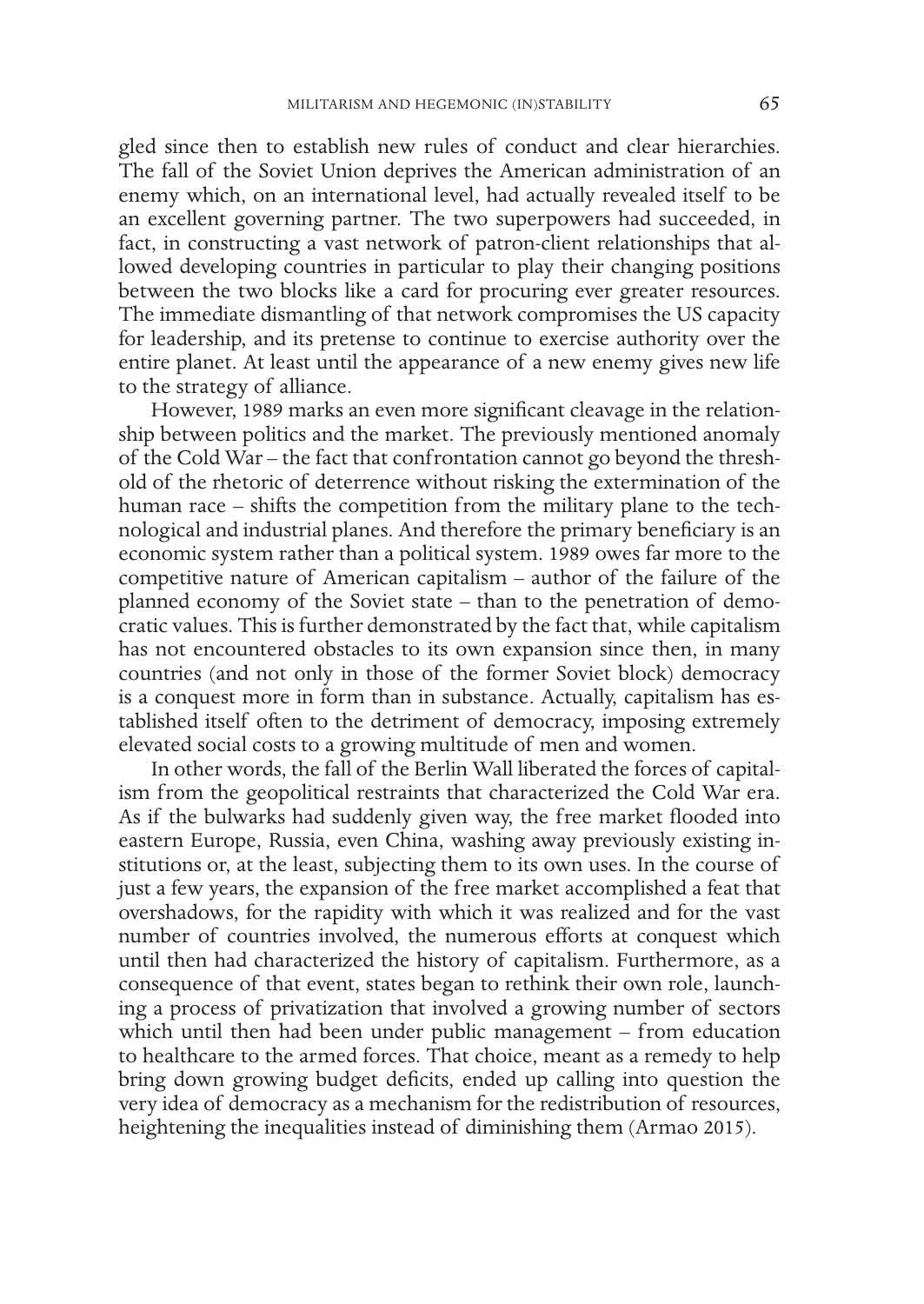With regard to war, in particular, this privatization process has resulted in the freeing up of growing spaces for new violent non-state actors (VNSAs). Actors that seemed to have been relegated to the past now begin to recapture substantial segments of warfare arena. Mercenarism is a common practice in many wars where even children are forced to fight, on the African continent, in some Asian peripheries, and in Latin America; and piracy has made a comeback as a lucrative activity, especially in Asia and the Pacific.

The reappearance on the world scene of these kind of players, state rivals with respect to the use of violence – and, more recently, of groups such as mafias, terrorist networks, and military corporations – seems destined to contradict the universalist character of the state experience which is generally taken for granted. The fact that there is no place left on earth which is not part of one state or another, promoted the idea of a world that was fairly stable or that, at the least, had completed a necessary and decisive phase of its consolidation. And the slow, but constant progress in the number of democratic regimes, the end of the clashes between rival ideologies, the globalization of the economy, all contributed to strengthening this idea. The observation that between those same states the inclination towards preferring the instruments of law was gaining strength, as witnessed by an ever tighter network of international organizations, also seemed to confirm that within a short time violence would be confined to residual areas of the planet where, in the end, war itself would finally cede its place to the more moderate use of force by 'international police corps'.

Many authors interpret this evolution as a return to the state of nature. According to them, even within many nation-states the very premises of civil coexistence, and in particular, that *pactum subiectionis* upon which rests the sovereign authority's claim to a legitimate monopoly on the use of force, seem to be questioned anew. The lexicon of political science was enriched by expressions such as 'failed state' and 'rogue state'; and there are even those who theorize the return to fealty and organizing principles of feudalism.1

Opposing this idea of a return to an original pre-political condition, we assume on the contrary that new wars are the product of the blurring of

<sup>1</sup> Post-89 saw a rebirth of feudal studies, both in a theoretical mood – neo-medievalism as a paradigm capable to combine the ostensible contradiction between globalization processes and state sovereignty (FRIEDRICHS  $2001$ ) – and in empirical terms – neo-feudalism as a way to interpret the consequences of globalization on agriculture in Chile (Murray 2006) or in Australia (DAVIDSON and GRANT 2001), or the spreading of neo-conservatism in the USA (Zafirovski 2007).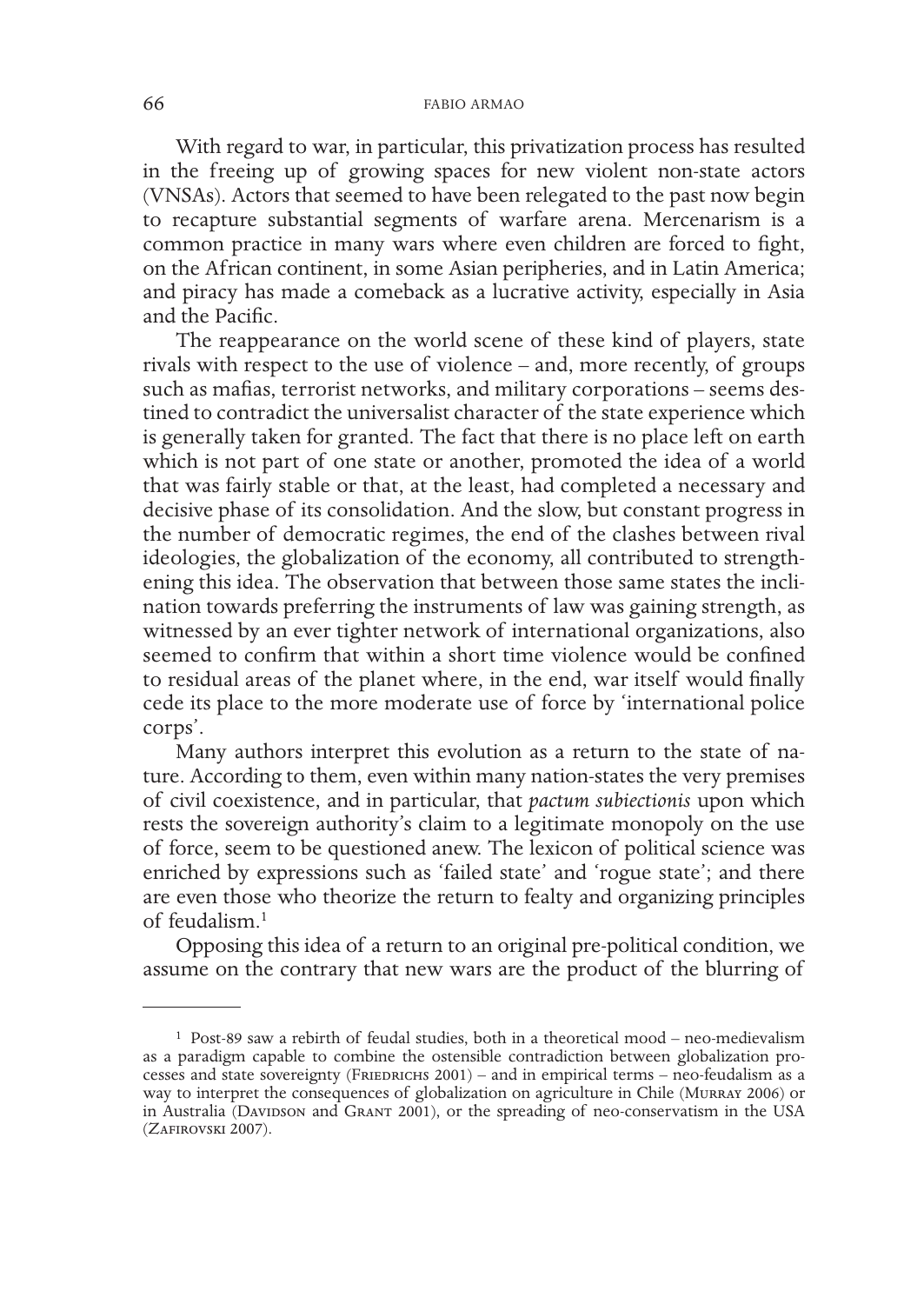the public-private divide. Going back again to history, we could observe in fact that, particularly in Europe, the exit from the feudal system and the entire state-building process can be resumed in terms of the pretense of the monarchies to gradually enlarge their sources of legitimacy, and to define themselves (also against other competing political authorities) in terms of the legitimate holders of the monopoly in the use of force. This process entailed the creation of a certain, limited, number of public spaces of sovereignty – the nation-states, with their own armed forces and police apparatuses – and also a gradual ban on private violent actors, such as mercenaries, pirates, and so on (Tilly 1975 and 1990). We assume that the end of the Cold War, together with the ongoing globalization processes, inverted this process, and that the public-private border is now again blurred. As a consequence, the internal and external factors also are blurred. The "new wars" (Kaldor 2012) are both local and global, and they are different from both classic inter-state wars and classic civil wars.

It is worth stressing this main point: the post-Cold war period was, and still is, characterized by both the recurrence of state wars and the spread of forms of organized violence other than wars. Asymmetric warfare between alliances led by the USA and failed states, such as those witnessed in Afghanistan and Iraq, coexist alongside civil wars, such as that of former Yugoslavia; and other conflicts managed by ethnic or terrorist groups, gangs, and narcotraffickers, among others. The massive military-industrial complexes conceived in the context of the threat of nuclear Armageddon are still there of course, but they now coexist with irregular armies of insurgents capable of carrying out massacres through the use of light weapons and improvised explosive devices.

In sum, it is absolutely correct to assert that "new wars have a logic that is different from the logic of [the] 'old wars' – the idea of war that predominated in the nineteenth and twentieth centuries", because in the new era of globalization "the distinction between state and non-state, public and private, external and internal, economic and political, and even war and peace are breaking down" (Kaldor 2013: 2). At the same time, however, it seems equally legitimate to state that we still live in a Clausewitzian era, if we only remember this nowadays rarely quoted and yet fundamental citation: "we see, therefore, that war is not merely an act of policy but a true political instrument, a continuation of political intercourse carried on with other means. What remains peculiar to war is simply the peculiar nature of its means" [Clausewitz 1976 (1832): 87]. The privatization of war, in fact, is a consequence of the privatization of politics – of the "retreat of the state" (Strange 1996), increasingly eager to reduce the burdens associated to welfare and to privatize public sectors (including institutions holding the monopoly of the legitimate use of force).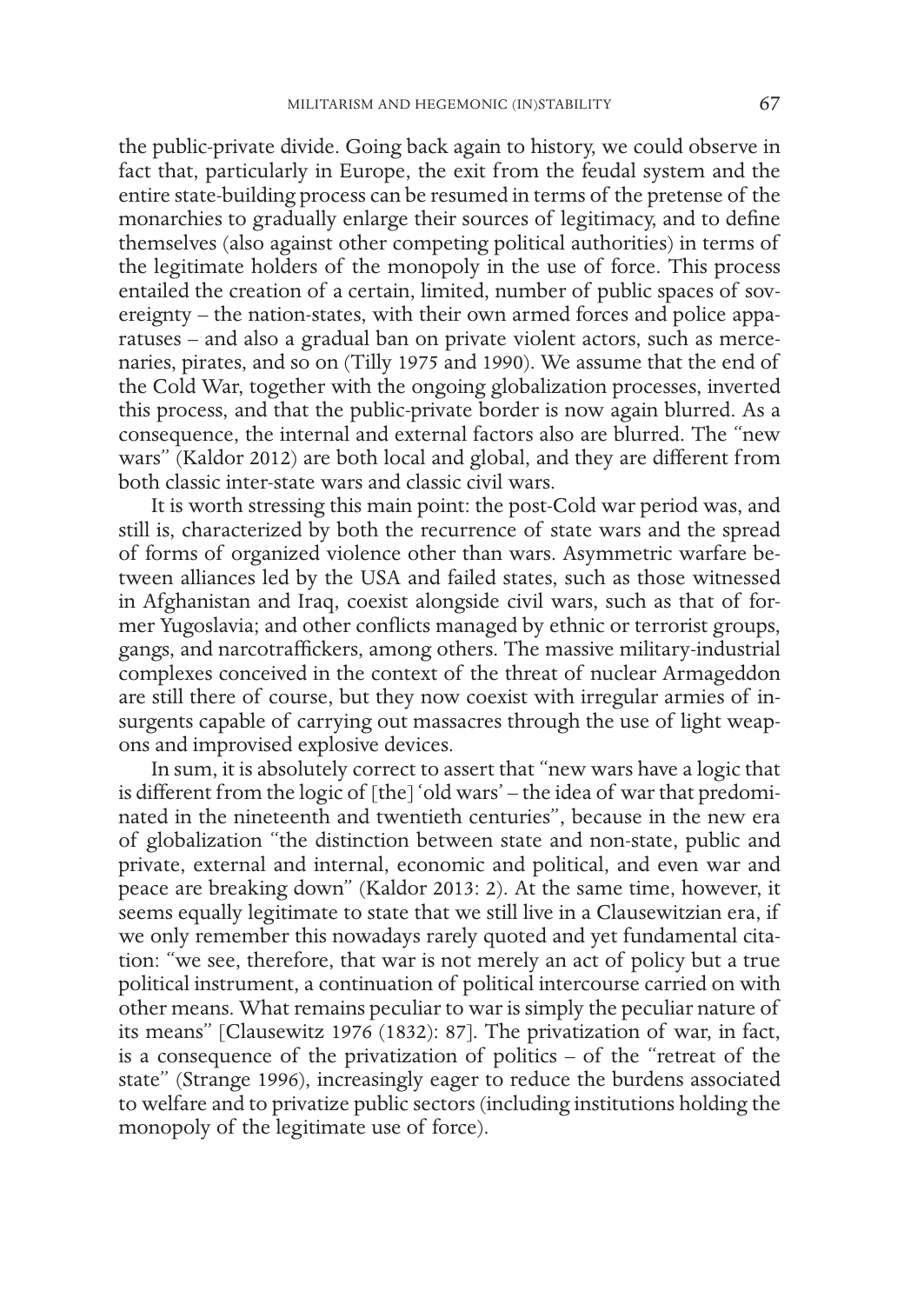### 2. Bringing the City Back in

The 1989 cleavage, therefore, also fostered an increase in civil conflicts and an unprecedented proliferation of VNSAs (terrorists, gangs, warlords and contractors); and a constant growth in social inequalities, both within individual countries and at the global level – a data in outright contradiction with the increase in the number of democracies (Somaini 2009). Above all, however, 1989 produced a rescaling of authorities, bringing cities back to the centre of the political universe (Sassen 2007; Brenner 2004).

This renewed political protagonism of the city is redefining the very meaning of *urban security*. Going back to history, it is easy to note how cities have always been a favoured target of wars: from the sieges of ancient times and the medieval world, to the terrorist bombings of World War II (Graham 2004; Coward 2009). The fate of both war and guerrilla warfare is linked to the conquest of the capital city and its locations of political and financial power, as well as the fate of the *coups d'état*. We could remember the entrance of the Vietcong in Saigon on April 30 1975, or of the Sandinista troops in Managua on July 19 1979; the attack on the Palacio de la Moneda in Santiago by Chilean military leaders on 11 September 1973, or the repeated occupation of the Casa Rosada in Buenos Aires by Argentinian armed forces. In times of peace, the city has had to defend itself from an endless series of threats: from street crime, to social disorder and terrorist attacks (Moser 2004; Agostini, Chianese, French and Sandhu 2010).

In the long process of state- and nation-building, from the sixteenth century on, the state adopted the main role of guaranteeing the security of its citizens monopolizing the legitimate use of force, while the city, curtailed in its political prerogatives, was entrusted with the main task of the accumulation of capital (Tilly 1990). What changes with 1989, and with the following rescaling of authorities, is that the city turns out to be more and more frequently a place where VNSAs compete and conflict among themselves and with the state for the control of territory – and not only in the Global South of the world.

Until now, social sciences have devoted most of their attention, on one side, to the abstractions of the globalization processes, on the other, to the empirical evidences of violence, on the contrary relegating to the background the role of the territory as such, and the triggering of the competition for its control. It seems that researchers forgot that the nation-state itself was born from a similar competition for the control of the territory won at first, and not by chance, by sedentary bandits over nomadic ones (Olson 2000); and later, among the sedentary bandits, by those capable of gaining a higher "protection rent" and, as a consequence, to reinforce their sources of legitimacy (Lane 1979).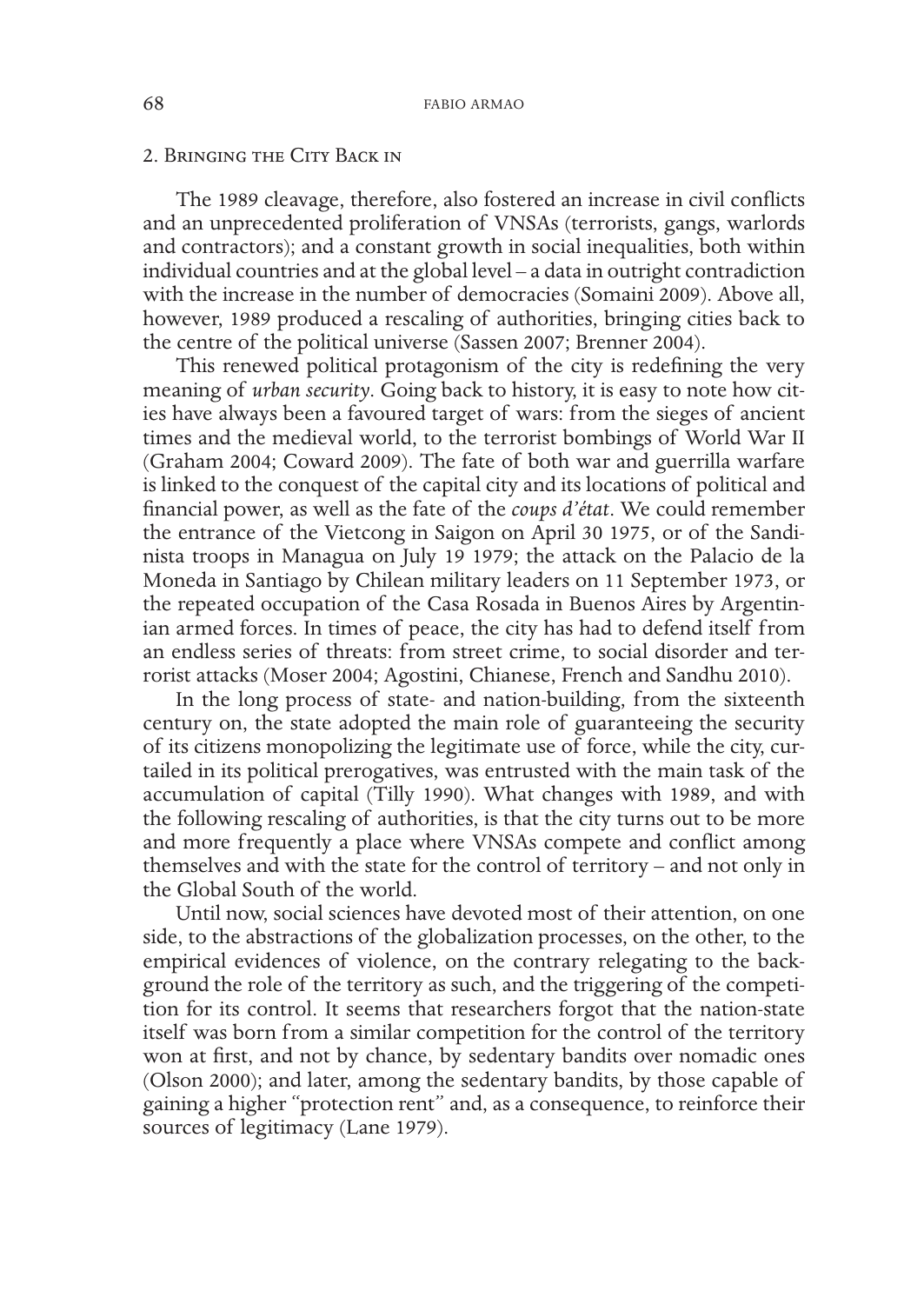The traditional state-centric perspective prevented social science scholars from fully grasping the great transformations in the security domain after the end of the Cold War (Davis D.E. 2003). In a world where the state is no longer the only possible political and social benchmark, the first problem is tracing the borders of the various "imagined communities" (Anderson 2006) of each of the old and new political spheres of allegiance and reciprocity (Davis D.E. 2009). The head of a government, the leader of a group of rebels or a gang, the boss of a mafia clan or a cartel of drug traffickers all aim at gaining loyalty (or at least compliance) of the individuals living in their territory; but the identities that they grant to their subjects are different, as are the forms and shares of coercion that they use, and the welfare models that they are able to propose.

Since the nineteenth century, the idea of nation proved to be the best way to convey the sense of belonging to a social community. This idea allowed us to clearly draw the borders between the *internal space* of legitimacy of a sovereign authority and the *external space* occupied by other states. The war was, typically, the time when these borders were crossed; while peace intervened to re-establish order, redesigning the hierarchies of power or restoring the previous status quo. The proliferation of imagined communities, and the correlated privatization of organized violence generate a much more fluid territoriality and, with it, a relentless proliferation of *contended spaces* and *no-man's land*, both among states and within them. Sovereignty is no longer exclusively organized on a state-by-state basis (Brown 2010); it ceases to be an absolute prerogative of the state, to become a shared and divided resource within specific regions (sometimes trans-border) or even in the suburbs: "effective sovereignty is not necessarily predicated on and defined by the strict and fixed territorial boundaries of individual states" (Agnew 2009: 438).

In cities, mafias and gangs transform some neighborhoods into junctures of strategic importance, as much from the political perspective of the effective exercise of coercive power and the maintaining of a certain degree of social cohesion, as from the economic point of view of the management of the traffic of illegal goods. Even more than the state-level dimension, the urban sphere also highlights a second aspect of these new imagined communities: their transnational character. Terrorists, mafia and gang members follow the migratory flows created by globalization, projecting themselves from the peripheries (developing countries) toward the centers of the world capitalist economy (developed countries), and maintaining their identity and their sense of belonging to the group. Their first task is to subjugate the members of their own community of origin, and shape the new environment to serve their own needs (Armao 2000 and 2014).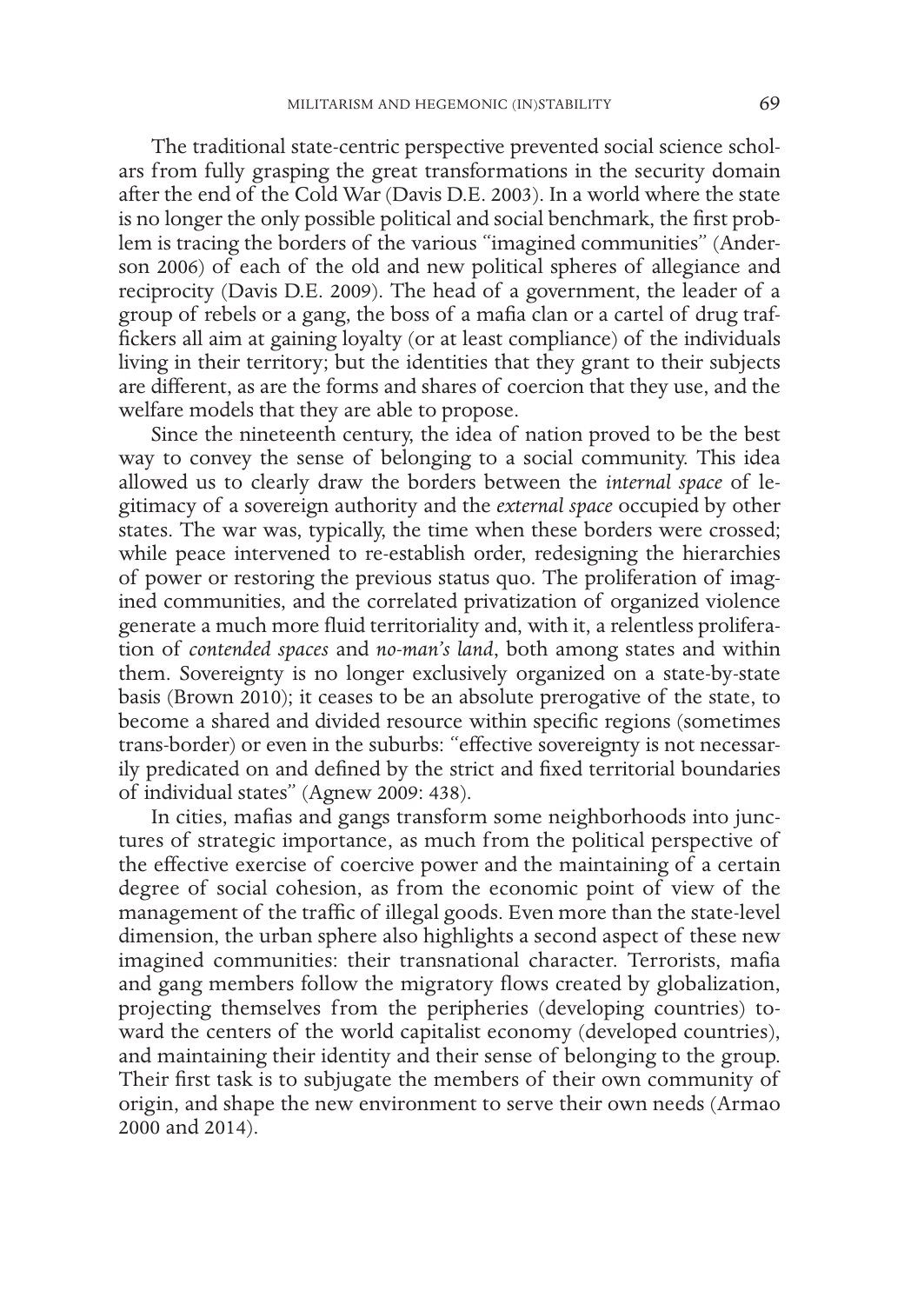### 70 FABIO ARMAO

In fact, each of these groups – political if and when it proves to be capable of effectively competing for the monopoly of coercion in a certain territory, however limited – increasingly tends to operate like a company within a cluster, developing systemic relationships with other companies operating in its area of settlement (Porter 1990; Fujita, Krugman and Venables 1999). And just as some industrial clusters branch out beyond the national borders, some of these new political clusters cooperate and compete on the global level, proposing in fact a further challenge to the traditional prerogatives of the state (Wixted 2009; Pitelis, Sugden and Wilson 2006). Going on with this analogy, it is easy to ascertain how, within a specific geographical space, different clusters of sovereignty may be forced to cohabit, and sometimes conflict. In terms of physical, military, control of a particular territory, the traditional state often becomes just one of many clusters laying claim to a portion of the coercive power exercised by all the violent actors present in a given area (and the state may not even represent the most successful of these contenders). This is true both for the so-called failed states, in which the government in charge in the capital competes with ethnic clans, liberation movements, warlords or simple criminals in a daily struggle for the control of territory; and for those democratic regimes that are incapable of guaranteeing the minimum requirements of citizenship in various zones, large and small, of their own national territory.

### 3. Outlines of a New Militarism

One of the factors that has certainly contributed to bridging the gap between public and private managers of collective violence has been the democratic regimes' gradual abandonment of the universal draft. Among Western nations, the process of abolishing the draft started in the middle of the Cold War and has not yet concluded.<sup>2</sup> In some cases it appeared to have been taken in the absence of any real debate about its potential implications, and yet the choice was entirely in keeping with what seemed to be the dominant aspects of the new millennium: the end of the ideologi-

<sup>2</sup> Great Britain abolished National Service in 1960 with the definitive extinguishment of any imperial ambition (the Suez Canal episode dates back to 1956); and the US did the same in 1973 as a result of the Vietnam experience, marked by the birth of a genuine collective movement of draft resistance. In other European countries the decision came much later: France and Spain, for example, abolished the universal draft in 2001; Italy in 2006; and Germany suspended it in 2011, even if constitution retains provisions to reintroduce obligatory military service, when necessary.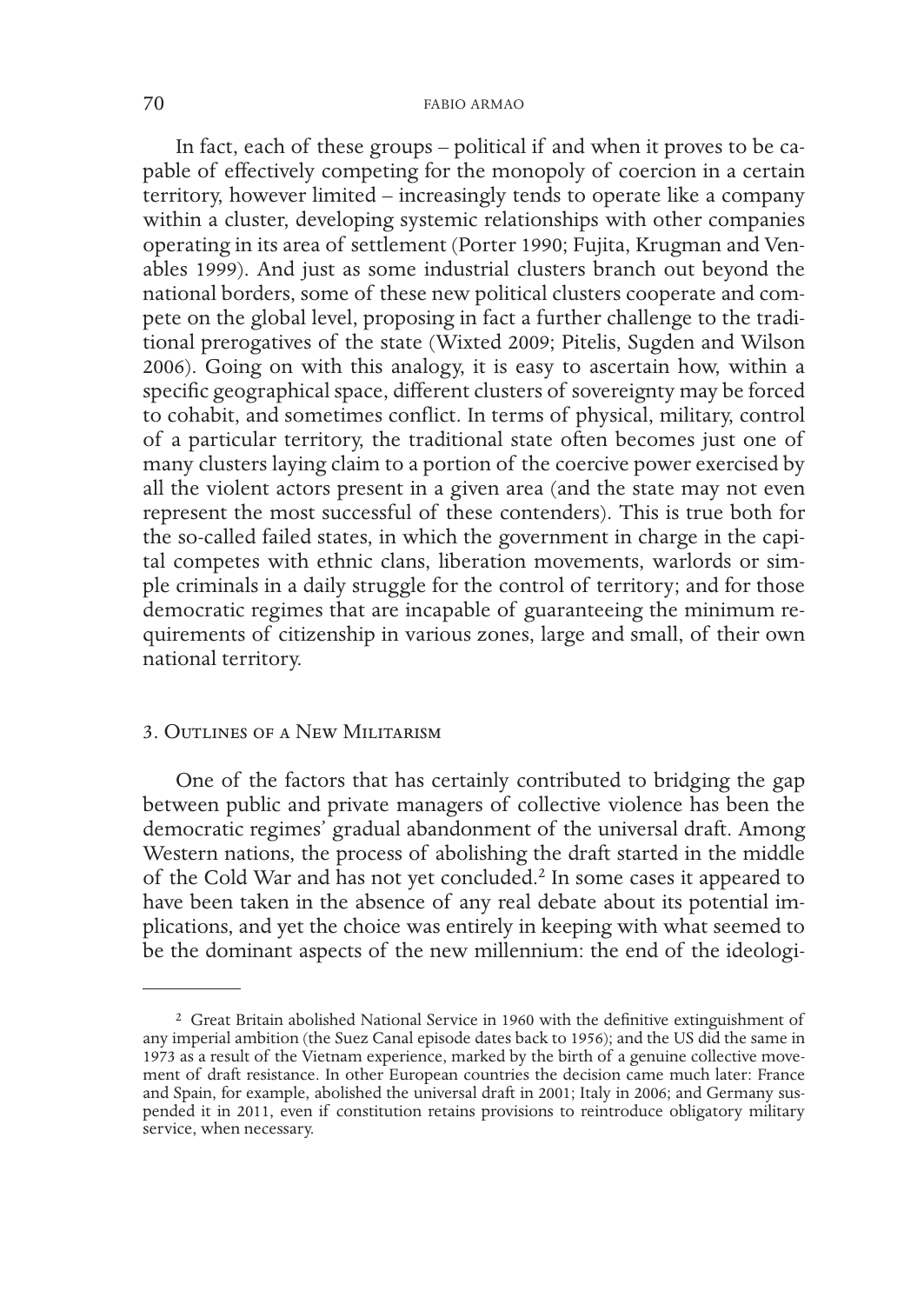cal conflict, advent of new information and communication technologies which made strategists predict a new 'revolution in military affairs', and not lastly, an increasingly widespread intolerance among the young for the burdens and risks of military service.<sup>3</sup>

The USA illustrated the seemingly inevitable demise of conscription when the government excluded the possibility of a draft even as the 'global war on terror' and the direct involvement of American troops on two fronts (in Iraq and Afghanistan) revealed the number of available soldiers to be thoroughly inadequate. In order to satisfy the demand, the Bush administration instead chose, firstly, to lower its standard for recruitment into the all-volunteer force. In fiscal year 2007, only 79 percent of the recruits had a high-school diploma, compared to a previous average of 90 percent. And, in a departure from the regulations in force at the time, the US Army admitted a large number of candidates with criminal records, for a total equal to 10 percent of all recruits.

Secondly, the army increasingly relied on elements of the National Guard and the Reserves – organizations that still embody the ideals of the citizen-soldier, in spite of the fact that they, too, are based on voluntary recruitment. By 2004, these units made up 33 percent of the US military forces deployed in Iraq. The use of reservists, in particular, rose from 12.7 million work days in fiscal year 2001, to 61.3 million work days in fiscal year 2006, involving a total of almost 600,000 men and women (Commission on the National Guard and Reserves 2008; Lynch and Stover 2008).

Thirdly, the Bush administration exponentially increased the practice of subcontracting functions to private military corporations, which seemed capable of remedying the vocational crisis while at the same time guaranteeing high professional standards. According to governmental data, on March 2009, contractors made up 48 percent of Department of Defense (DOD) workforce in Iraq, and 57 percent in Afghanistan (Schwartz 2009). This trend was substantially confirmed by Obama administration: on March 2011 contractors made up 58 percent of DOD workforce in Iraq, and 48 percent in Afghanistan (Schwartz and Swain 2011); on March 2013, 62 percent in Afghanistan (Schwartz and Church 2013). The result is that "according to government officials and analysts, the military is unable to effectively execute many operations, particularly those that are large-scale and long-term in nature, without extensive operational contract support. Even in short-term operations, contractors can play a variety of critical roles. [...] Given the extensive role of contractors in military operations,

<sup>&</sup>lt;sup>3</sup> The body of literature on the revolution in the military affairs is immense. See, most recently, Baylis, Wirtz and Gray 2013.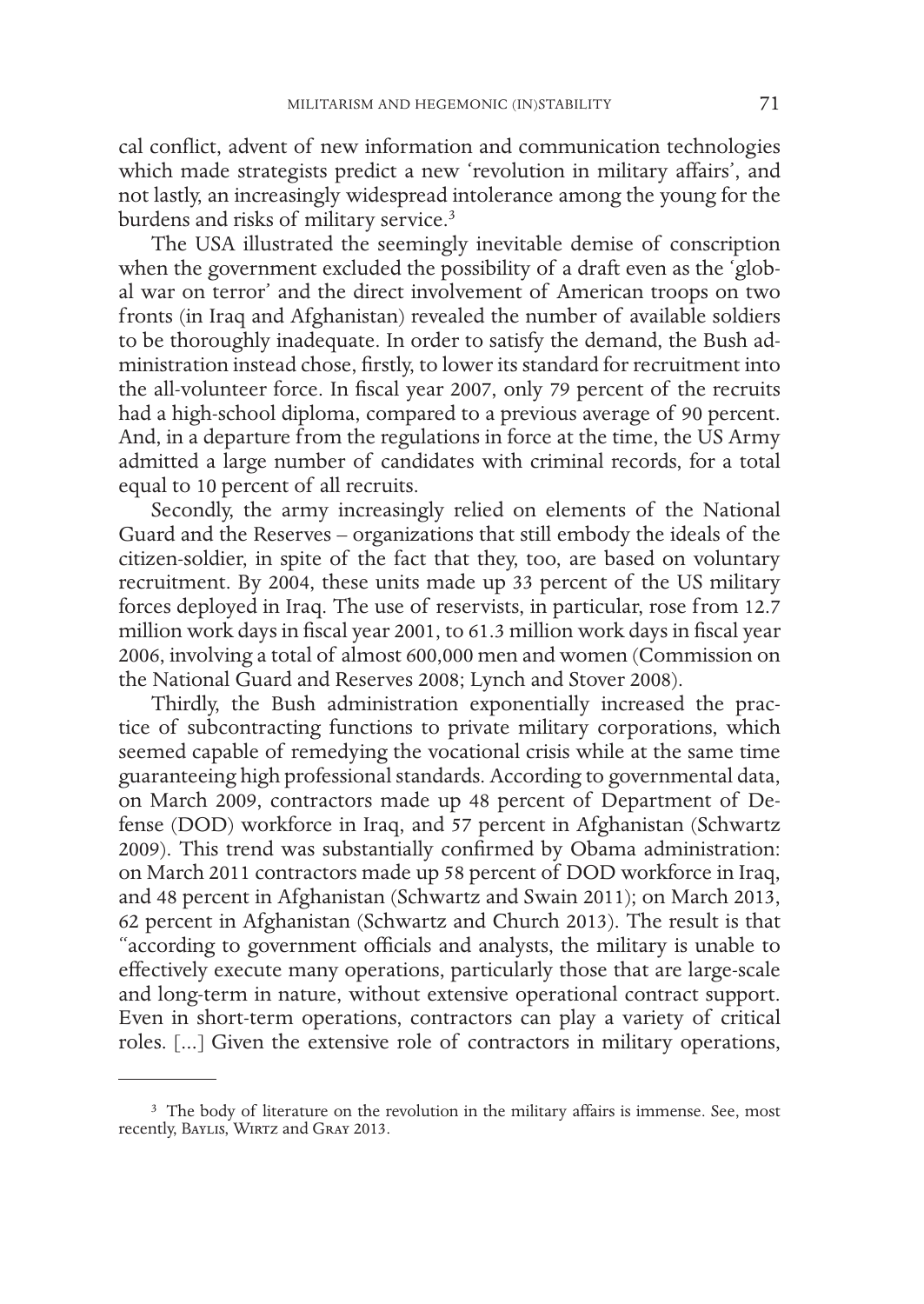many DOD officials and analysts consider contract management a missionessential task" (Schwartz and Church 2013: 2).

The combined effect of voluntary recruitment and outsourcing inevitably results in an emphasis on delegating military functions and, as a consequence, political institutions' renunciation of their prerogative both to determine the strategic dimensions of the conflict, and to verify their correct application. As far as public opinion is concerned, the lack of a mandatory draft as a requirement of citizenship and the consequent recourse to contractors risk accentuating the sense of estrangement experienced by the masses who are excluded from directly participating in war events, and often entirely ignorant of them (circumstances that also characterized the relationship between the military and civilians in the past). Among civilians, this estrangement can manifest itself either as concern about the authoritarian character of the military institution, or as an excessive faith in the ability of the armed forces to resolve any problem.

After September 11, the risks of a new militarism were feared by many intellectuals in the USA at a moment in which the terrorist menace seemed to justify the attribution of unprecedented prerogatives to the armed forces, even in the domestic sphere, thus foreshadowing the birth of a new model of a "garrison state" (Lasswell 1941). Among the military forces, it tends to be exhibited in frustration over what is perceived as a lack of acknowledgement of the importance (and the danger) of their mission or, vice versa, in an almost aristocratic claim on the right of membership to a body separate from the state.

The entry of contractors into what, until that moment, had been a fully monopolized market of violence introduces an element of competitiveness that could, over an extended period of time, have even more significant consequences than those outlined here. In the course of combat, the involvement of private contractors complicates coordination (when it does not create actual conflicts of competencies) between the hierarchical lines of command: in addition to the traditional competition between different branches (Army, Air Force and Navy) there is now additional antagonism between these and the managers of the military corporations. The presence of soldiers and contractors in the same war theatre – all with different functions, responsibilities and rules of engagement – also produces negative effects on the cohesion and the morale of the troops (Avant 2007).

The contention, however, generates effects of a systemic nature as well, from the point of view of career models for the officer corps, and from that of the military institution as a whole. The first case represents the possibility of exploiting the competencies and merits acquired in the public sector in order to guarantee career advancement in the private sector. For the person directly concerned, shifting from the state military apparatus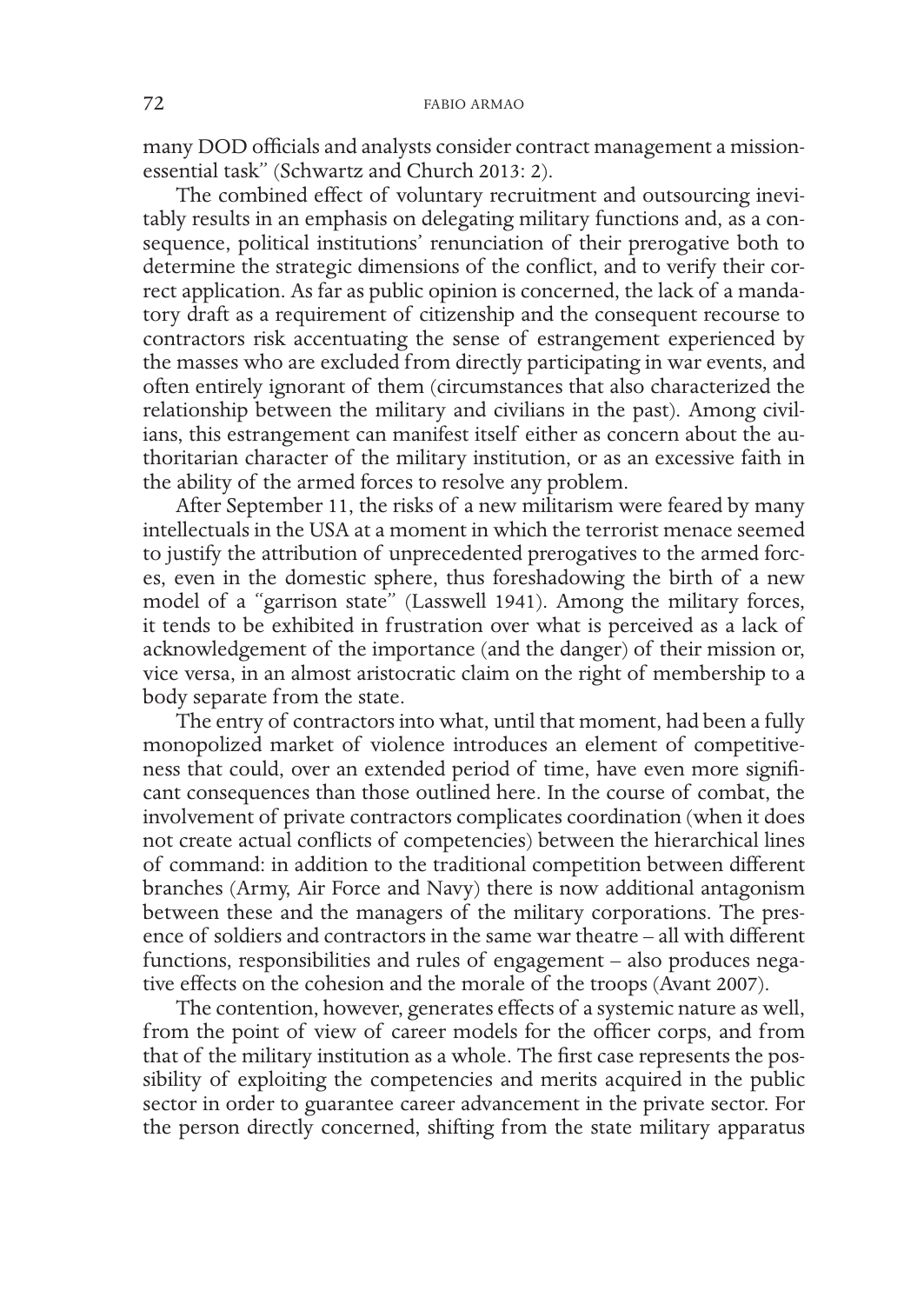to the private military corporations can produce undisputed benefits, in terms of both income and social status. But for the state, this mechanism represents a cost without any possibility of a return, and is neither constructive nor profitable.

In the second case, the effect is that of further accentuating the tendency already observed in Western countries where, starting with the recruitment campaigns, occupational motivations prevail over the institutional: the pay, benefits, and the possibility of specialization in fields useful in the civilian life, rather than disinterested service, patriotism, and military values (Moskos 1977). This strategy might have made sense as an effort to widen the recruitment base in the context of the monopoly of force held by the state. Today, on the contrary, in an arena where private actors can issue offers that are far more advantageous than those made by their public counterpart, it seems entirely counterproductive.

The structural consequences caused by the abandonment of the mandatory draft should be added to those created by the end of the Cold War and the redefinition of the missions entrusted to state armed forces. A first consequence, in fact, was the drastic reduction in the size of the military apparatuses and their radical reorganization into much more agile units, which are intended to compensate for reduced firepower with greater efficiency and the ability to coordinate with other branches of the military made possible by the new communication technologies (Forster 2006; Moskos, Williams and Segal 2000). In the early 1990s, scholars in the field began predicting the possible consequences of these structural changes, especially with regard to the armed forces of Western countries (Burk 1994 and 1998). It was observed, for example, that the requirements for flexibility and speed of deployment implied the shortening of the hierarchical ladder and a general reduction of ranks. The overall reshaping and budget cuts, on the other hand, pushed administrations to reserve full-time contracts for the fighting personnel for an indefinite time period, while all other members of the military, as well as the civilians hired in the fields of administration, logistics, and other services, were limited to fixed-term contracts in accordance with the practices already adopted by private industries and the civilian sector of public service (Caforio 2003).

In a short time, among the employees this created an increasing sense of estrangement from the traditional values of the military institutions, often compounded by frustration generated by the fact that the salaries they received were often inferior to those of their colleagues hired to work in similar positions for private companies: "the implementation of commercial business practices to improve efficiency, cost-effectiveness, and flexibility has a marked impact on perceptions of military employment. Not only has it fragmented military work, but it also appears to have undermined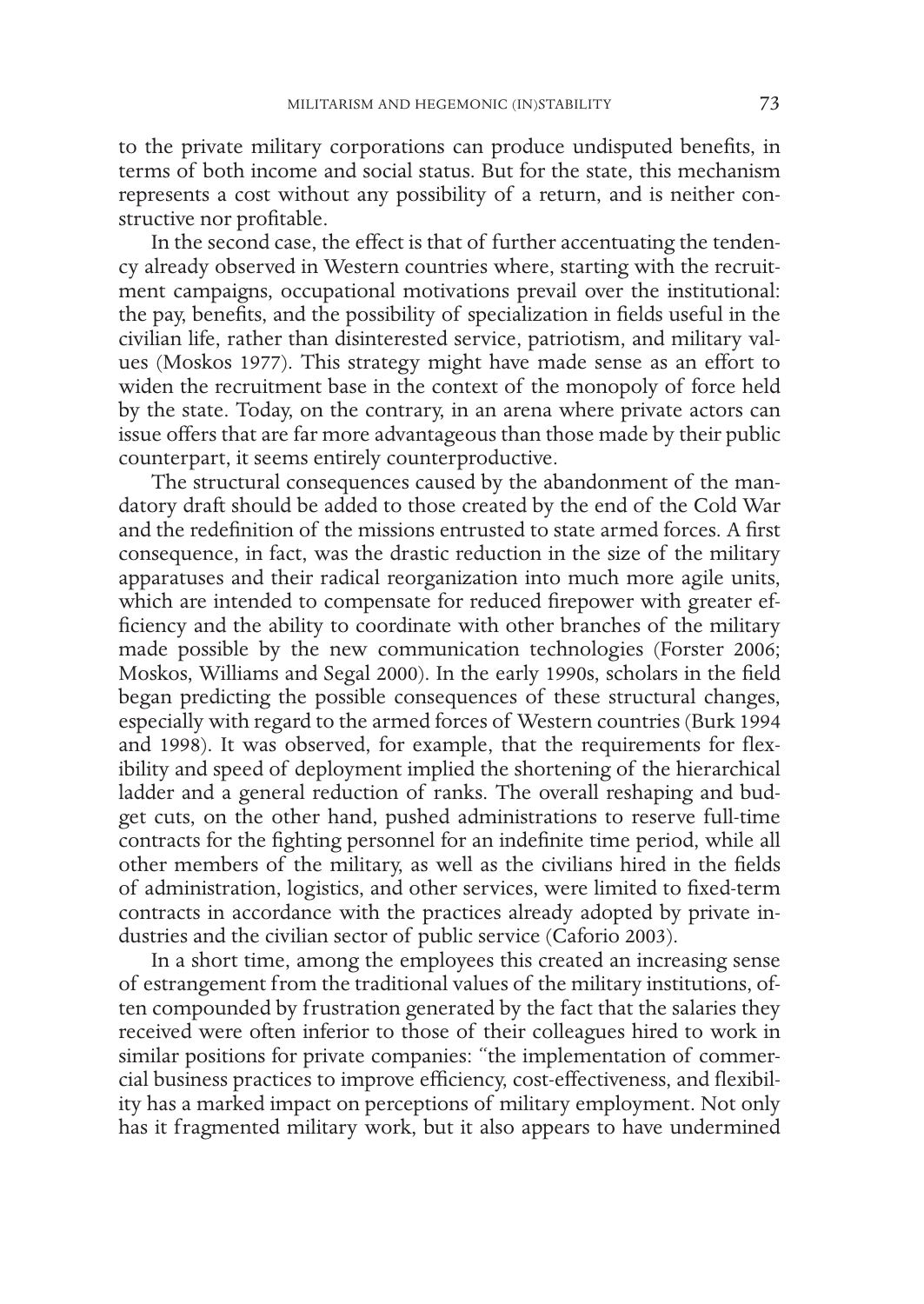the traditional value system associated with military service based on selfless service, loyalty, and commitment to the organization" (Heinecken 2009: 493-494).<sup>4</sup>

All of the factors described above can help explain the difficulties in recruitment that the armed forces in Western countries occasionally face. But, that what matters most, is weakening the ability of the states, as compared to the competing VNSAs: a) to justify the merits of violence for reaching specific objectives to their own constituencies – a true contradiction in terms for democracies, which they can try to obfuscate by lying to their citizens, as repeatedly happened in the USA during the war in Iraq in 2003 (Brewer 2009); and b) to offer soldiers benefits proportionate to the motivation that compels them to kill and even risk their own lives.

With regard to the first point, the comparative advantage of private groups derives from the fact that most of them can easily demonstrate that violence is a necessary, and sometimes sufficient, means to achieve their ends. For others, violence can, in fact, represent an end in itself. The new coercive non-profit organizations, for example, have no need to resort to philosophical theories about the regenerative power of war, or to refer to manuals on guerrilla warfare in order to persuade their men to follow them down the path of revolution or *jihad:* the objective conditions of inequality and exploitation, and the unbearable daily struggle for survival are sufficient motivators. If the inability to access the political arena and lack of normal channels of representation deprives individuals of any hope of having their voices heard, and even the possibility of escape represented by emigration is closed to them, then the only remaining option is to gather around a leader and be loyal to a cause (Hirschman 1970).

With regard to the second point – the ability to adapt methods of compensation to the individual motivations of the soldiers – private groups demonstrate a flexibility unknown to states, employing different combinations of resources related to status, economic incentives, and coercion for each individual case. Private military corporations may rely exclusively on economic motivations, having no difficulties in offering their contractors much higher compensations than state armed forces. Mafia recruiters, to make another example, are perfectly capable of offering their affiliated members unexpected possibilities for financial enrichment, but they can also take advantage of members' loyalty to their minority group which, especially in a migratory context, may be subjected to conditions of objective

<sup>4</sup> This climate, moreover, increased the fear of a possible trade unionization of the military, which, in all countries, has so far has been denied any right to collective representation (Bartle and Heinecken 2006).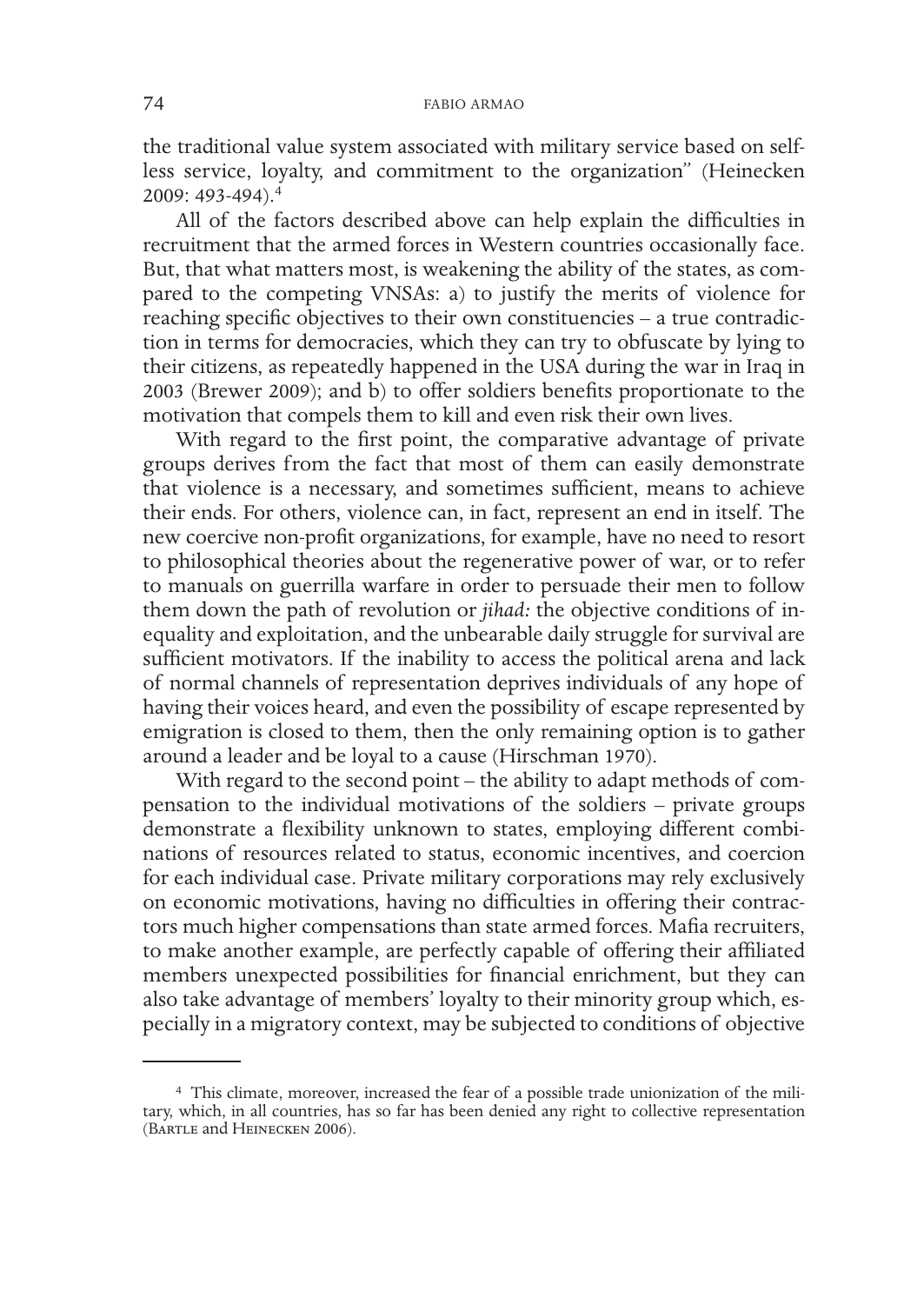exploitation and discrimination.<sup>5</sup> And even terrorist organisations, which rely primarily on ideological involvement and indoctrination, do not shy away from using money to motivate new recruits. On the contrary, competition between rival groups occasionally necessitates the search for funds that will finance not only propaganda activities, but also welfare initiatives benefitting the community, including improved compensation for combatants. Among other factors, this contributes to explaining the importance of the role played by the states that sponsor terrorism (Byman 2005).

Finally, gangs employ three main strategies for recruitment, depending on the circumstances and the context in which they operate. The first is aimed predominantly at the sense of fraternity, the idea that becoming a member of the group represents a true social achievement despite the risks related to the obligation to fight in order to defend the interests and reputation of the gang. The second recruitment technique relies mainly on the sense of belonging to a larger community, and the duty to join a group in order to defend the values of this community. It can therefore be adopted only when the gang enjoys a certain legitimacy, or is at least tolerated even though it engages in illegal trafficking. The third technique, which tends to prevail during periods of greater conflict for the control of a given territory, is based on different forms of physical and psychological coercion which make it possible to increase the ranks in a relatively short time (Jankowski 1991).

### **CONCLUSION**

The situation described in the previous pages – the privatization of war (as a consequence of the retreat of the state), the renewed political protagonism of the city (also as conflict zones), and the changing nature of militarism (redefined by the entry of VNSAs) – gave rise to a new era of 'permanent global civil war'. *Permanent*, because war is a daily, almost ordinary, situation for billions of men and women; which nurtures both politics and economy. *Global*, as opposed to 'world', because it is not involving all the major powers in the same event at the same time. Unless in the coming years Western democracies officially undertake the dramatic clash of civilizations rather too frequently predicted in many circles, we will experience a continuous, slow loss of blood and lives on the streets worldwide.

<sup>&</sup>lt;sup>5</sup> The propensity to foster the feeling of deprivation as an instrument to legitimise its existence among migrant communities has been observed, for example, in the Japanese Yakuza (Hill 2003).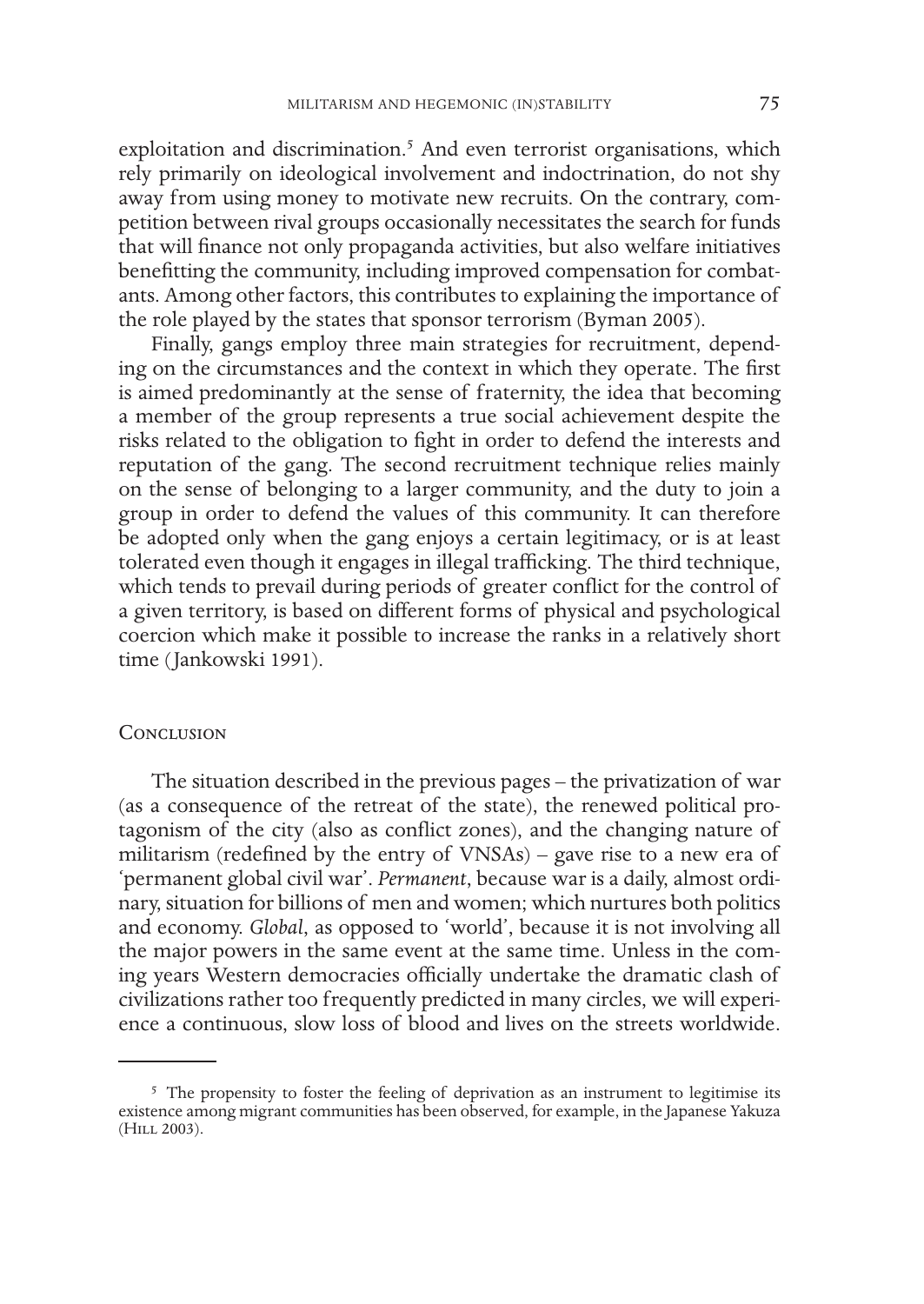The spread of VNSAs, their frequent (even obsessive) recourse to violence in their everyday activities, as well as their way of conceiving politics and managing the market inevitably will produce an 'un-sustainable development', in terms of human ecology – the natural, social and built environment in which we all live – in a growing number of countries (and not only at the outskirt of the international system).

Finally, *civil* means, first of all, that war is increasingly undertaken by actors of civil society defined, according to Gramsci, as the private sphere of economic relationships. Secondly, *civil* explicitly refers to the city as the preferred sphere for the dynamics of capital *and* for coercion. We should never forget that we moved in fact "into what has been called the 'urban century'", and that "there appears to be no end to this headlong urbanization of our world. In 2007, 1.2 million people were added to the world's urban population each week. By 2025, according to current estimates, there could easily be five billion urbanites, two-third of whom will live in 'developing' nations. By 2030, Asia alone will have 2.7 billion; the Earth's cities will be packed with 2 billion more people than they accommodate today. Twenty years further on, by 2050, fully 75 percent of the world's estimated 9.2 billion people will most likely be living in cities" – and we could also easily agree that "new military ideologies of permanent and boundless war are radically intensifying the militarization of urban life" (Graham 2010: 2 and 60).<sup>6</sup>

In 1941, the already cited Harold Lasswell prefigured "a world of 'garrison states' – a world in which the specialists on violence are the most powerful group in society. From this point of view – he added – the trend of our time is away from the dominance of the specialist on bargaining, who is the businessman, and toward the supremacy of the soldier" (Lasswell, 1941: 455). Today, in the age of globalization, it seems that the businessman and the soldier are joining their forces in a new model of supremacy, intended to produce a new world of 'garrison cities': a strange and peculiar mixture of gated communities necessarily reserved for a high-income population – controlled-access residential areas, often bordered by walls or fences, protected by sophisticated video-surveillance systems and by private police, and supplied with all services (Atkinson and Blandy 2006;

<sup>6</sup> It is not at all fortuitous that police forces are increasingly undergoing a process of mili- tarisation through the creation of special units which seek to emulate elite corps of the armed forces in both training and weaponry. For example, in the US, the Police Paramilitary Units (PPU) or Special Weapons and Tactics Teams (SWAT), directly modelled on the Navy Seals, have become widespread in the last few decades: in 1995, 89 percent of all police departments located in communities with over 50,000 inhabitants had one of these teams, which represents a doubling of the 1980 figures (Kraska 2001). Similar units appeared in some European coun- tries, such as Germany and Italy, in the 1970s, mainly to combat terrorism.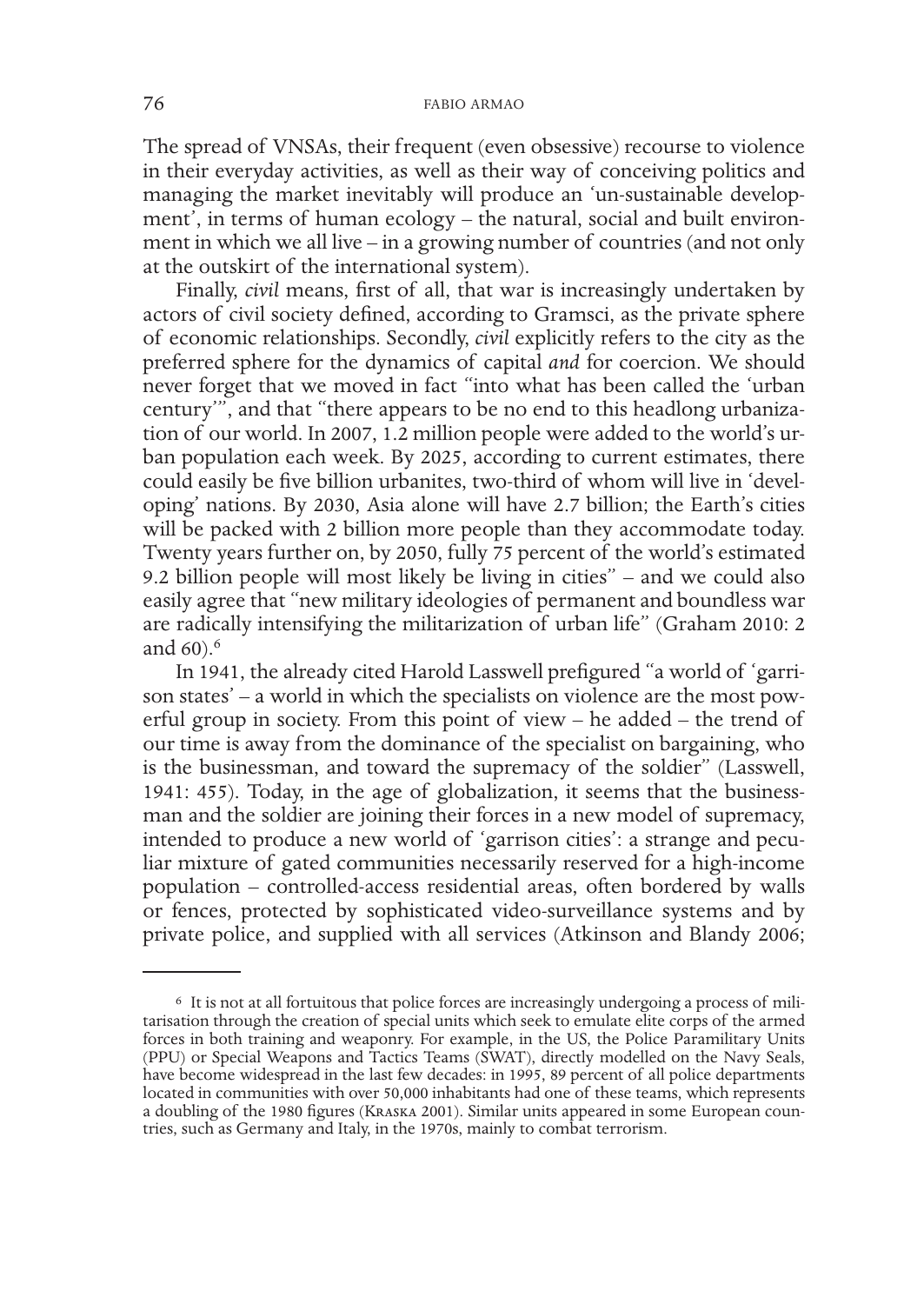Bagaeen and Uduku 2010) – and slums for the unprivileged people – whose informal and engulfing architecture is the realm of organized crime and gangs (Davis M. 2006).

And the state is reinforcing this trend, dismantling the welfare, and devolving (or, directly, outsourcing) its monopoly of legitimate force to private actors; and adopting a new, residual mode of domination – what Bauman defines as "mutually assured vulnerability", based on the beefing up and dramatization of "official fear" (mainly of terrorism). In USA, for example, CIA and FBI are launching alerts on possible attacks, and building up tension; but "this is how the popular demand for the emaciated version of state power that has successively withdrawn (or has been banished) from most of its past protective functions, is rebuilt on a new foundation – personal vulnerability and personal safety, instead of social vulnerability and social protection" (Bauman 2004: 119). This, at least, what happens in the domestic domain.

At the global level, we are experiencing the subversion of one of the most renowned theories of International Relations: the hegemonic stability. This theory stated, in fact, that to limit the discord and the war, cooperation is necessary, and a politics of reciprocal adaptation favored by the 'brokerage' of an hegemonic power (Keohane 1984). The current paradox, on the contrary, is that all the current (and prospective) hegemonic powers seem devoted to nurture instability, fostering the expansion of the global market of organized violence.

Western (and most developed) democratic countries, in particular, are playing the game of the 'enemy at the gates', even if they produce, control and sell most of the world armaments. In 2016, military expenditures accounted for a total of 1,686 billion dollars; 626 of which spent by USA, and 334 by Europe. But the most relevant data is related to arm exports: between 2012 and 2016, USA accounted for 33 percent, and Europe for 21.7 percent – a total of 54.7 that, adding also Russia and China, amounts to 83.9 percent (SIPRI 2018).<sup>7</sup>

#### **REFERENCES**

Agnew J. 2009, *Globalization and Sovereignty*, Lanham: Rowman & Littlefield.

Agostini G., Chianese F., French W. and Sandhu A. 2010, *Understanding the Processes of Urban Violence: An Analytical Framework*, London: Crisis States Research Centre, Development Studies Institute, London School of Economics.

<sup>7</sup> And we should not forget nuclear armaments. The total world amount is of about 14465 warheads, 92 percent of which owned by the two superpowers: 6450 USA (1750 deployed), 6850 Russia (1600 deployed) (SIPRI 2018).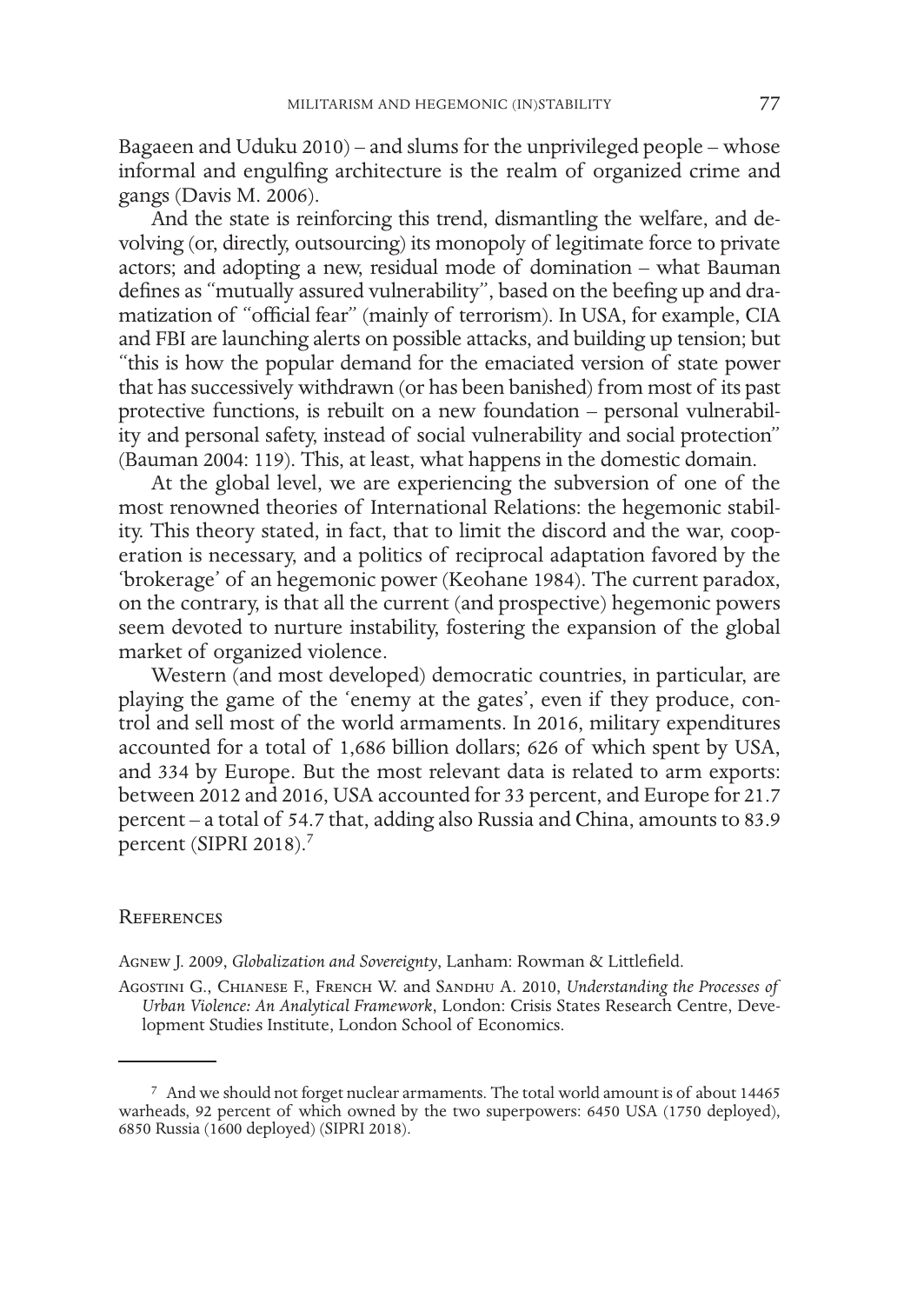- ANDERSON B. 2006, *Imagined Communities. Reflections on the Origin and the Spread of Nationalism*, London: Verso.
- Armao F. 2000, *Il sistema mafia. Dall'economia-mondo al dominio locale*, Torino: Bollati Boringhieri.
- 2013, "Smart Resilience. Alla ricerca di un nuovo modello di sicurezza urbana", in M. Santangelo, S. Aru and A. Pollio (eds.), *Smart city. Ibridazioni, innovazioni e inerzie nelle città contemporanee*, Roma: Carocci: 169-181.
- 2014, "Criminal Clusters: State and Organized Crime in a Globalized World", *The European Review of Organised Crime*, 1 (1): 122-136.
- 2015, *Inside War. Understanding the Evolution of Organized Violence in the Global Era*, Warsaw-Berlin: De Gruyter.
- 2016, "Back to the Clan: Organized Crime as State Surrogate for the Market", in S. Ruzza, A.P. Jakobi and C. Geisler (eds.), *Non-State Challenges in a Re-Ordered World. The Jackals of Westphalia*, New York: Routledge: 17-31.

Atkinson R. and Blandy S. (eds.) 2006, *Gated Communities*, New York: Routledge.

- Avant D.D. 2005, *The Market for Force: The Consequences of Privatizing Security*, Cambridge: Cambridge University Press.
- 2007, "Contracting for Services in U.S. Military Operations", *PS: Political Science and Politics*, 40 (3): 457-460.
- BAGAEEN S. and UDUKU O. (eds.) 2010, *Gated Communities. Social Sustainability in Contemporary and Historical Gated Developments*, London: Earthscan.
- Bartle R. and Heinecken L. (eds.) 2006, *Military Unionism in the Post-Cold War Era: A Future Reality?*, New York: Routledge.
- Bauman Z. 2004, "Living (Occasionally Dying) Together in an Urban World", in S. Graham (ed.), *Cities, War, and Terrorism*, Malden: Blackwell: 110-119.
- Baylis J., Wirtz J.J. and Gray C.S. (eds.) 2013, *Strategy in the Contemporary World. An Introduction to Strategic Studies*, Oxford: Oxford University Press.
- Brenner N. 2004, *New State Spaces: Urban Governance and the Rescaling of Statehood*, Oxford: Oxford University Press.
- Brewer S.A. 2009, *Why America Fights: Patriotism and War Propaganda from the Philippines to Iraq*, Oxford: Oxford University Press.
- Brown W. 2010, *Walled States, Waning Sovereignty*, New York: Zone Books.
- Burk J. (ed.) 1994, *The Military in New Times: Adapting Armed Forces to a Turbulent World*, Boulder: Westview.
- (ed.) 1998, *The Adaptive Military: Armed Forces in a Turbulent World*, New Brunswick: Transaction Books.
- Byman D.L. 2005, *Deadly Connections: States that Sponsor Terrorism*, Cambridge: Cambridge University Press.
- Caforio G. (ed.) 2003, *Handbook of the Sociology of the Military*, New York: Kluwer Academic/Plenum.
- Clausewitz (von) K. 1976 [1832], *On War*, Princeton: Princeton University Press.
- Commission on the National Guard and Reserves 2008, "Transforming the National Guard and Reserves into a 21st-Century Operational Force", January 31, Final Report to Congress and the Secretary of Defense.

Coward M. 2009, *Urbicide. The Politics of Urban Destruction*, New York: Routledge.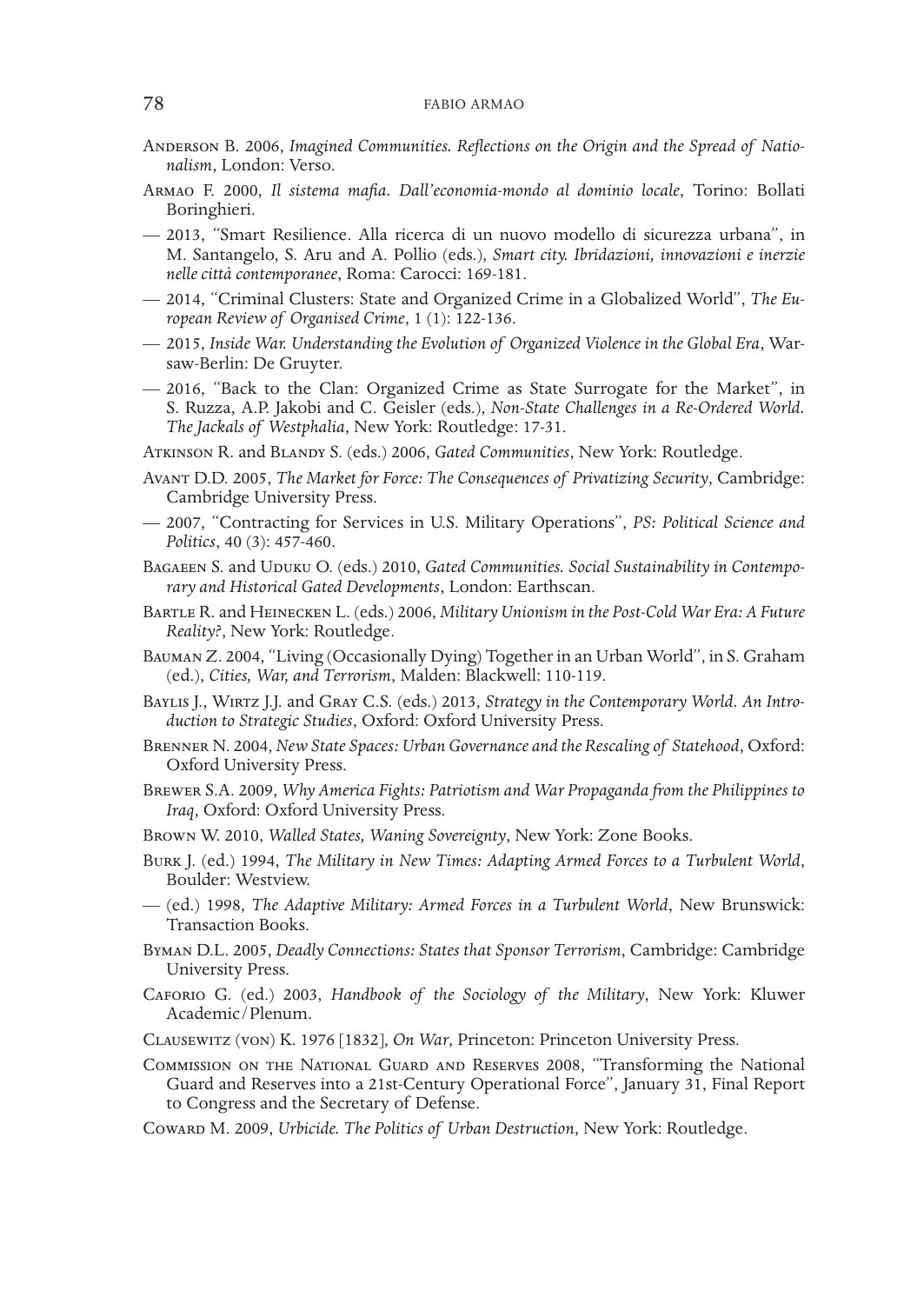- Davidson A.P. and Grant B. 2001, "Rural Australia: Neo-Liberalism or a 'New Feudalism'?", *Journal of Contemporary Asia*, 31 (3): 289-305.
- Davis D.E. 2003, "Contemporary Challenges and Historical Reflections on the Study of Militaries, States, and Politics", in D.E. Davis and A.W. Pereira (eds.), *Irregular Armed Forces and Their Role in Politics and State Formation*, Cambridge: Cambridge University Press: 3-34.
- 2009, "Non-State Armed Actors, New Imagined Communities, and Shifting Patterns of Sovereignty and Insecurity in the Modern World", *Contemporary Security Policy*, 30 (2): 221-245.
- Davis M. 2006, *Planet of Slums*, London: Verso.
- Forster A. 2006, *Armed Forces and Society in Europe*, New York: Palgrave Macmillan.
- Friedrichs J. 2001, "The Meaning of New Medievalism", *European Journal of International Relations*, 7 (4): 475-502.
- Fujita M., Krugman P.R. and Venables A. 1999, *The Spatial Economy: Cities, Regions and International Trade*, Cambridge, Ma: Massachusetts Institute of Technology Press.
- Graham S. (ed.) 2004, *Cities, War, and Terrorism*, Malden: Blackwell.
- 2010, *Cities Under Siege. The New Military Urbanism*, London: Verso.
- Heinecken L. 2009, "Discontent Within the Ranks? Officers' Attitudes Toward Military Employment and Representation – A Four-Country Comparative Study", *Armed Forces and Society*, 35 (3): 477-500.
- Hill P.B.E. 2003, *The Japanese Mafia: Yakuza, Law, and the State*, Oxford: Oxford University Press.
- Hirschman A.O. 1970, *Exit, Voice, and Loyalty: Responses to Decline in Firms, Organizations, and States*, Cambridge: Harvard University Press.
- Jankowski M.S. 1991, *Island in the Street: Gangs and American Urban Society*, Berkeley: University of California Press.
- KALDOR M. 2012, *New and Old Wars: Organized Violence in a Global Era*, London: Polity Press.
- 2013, "In Defence of New Wars", *Stability*, 2 (1): 1-16.
- Keohane R.O. 1984, *After Hegemony*, Princeton: Princeton University Press.
- Lane F.C. 1979, *Profits from Power: Readings in Protection Rent and Violence-Controlling Enterprises*, Albany: State University of New York Press.
- Lasswell H.D. 1941, "The Garrison State", *The American Journal of Sociology*, 46 (4): 455-468.
- Lynch M. and Stover W. 2008, "A Turbulent Transition: The Army National Guard and Army Reserve's Movement to an Operational Reserve", *Journal of Political and Military Sociology*, 36 (2): 65-84.
- Moser C.O. 2004, "Urban Violence and Insecurity: An Introductory Roadmap", *Environment and Urbanization*, 16 (2): 3-16.
- Moskos C.C. 1977, "From Institution to Occupation: Trends in Military Organizations", *Armed Forces and Society*, 4 (1): 41-50.
- Moskos C.C., Williams J.A. and Segal D.R. (eds.) 2000, *The Postmodern Military: Armed Forces After the Cold War*, Oxford: Oxford University Press.
- Murray W.E. 2006, "Neo-Feudalism in Latin America? Globalization, Agribusiness and Land Re-Concentration in Chile", *Journal of Peasant Studies*, 33 (4): 646-677.